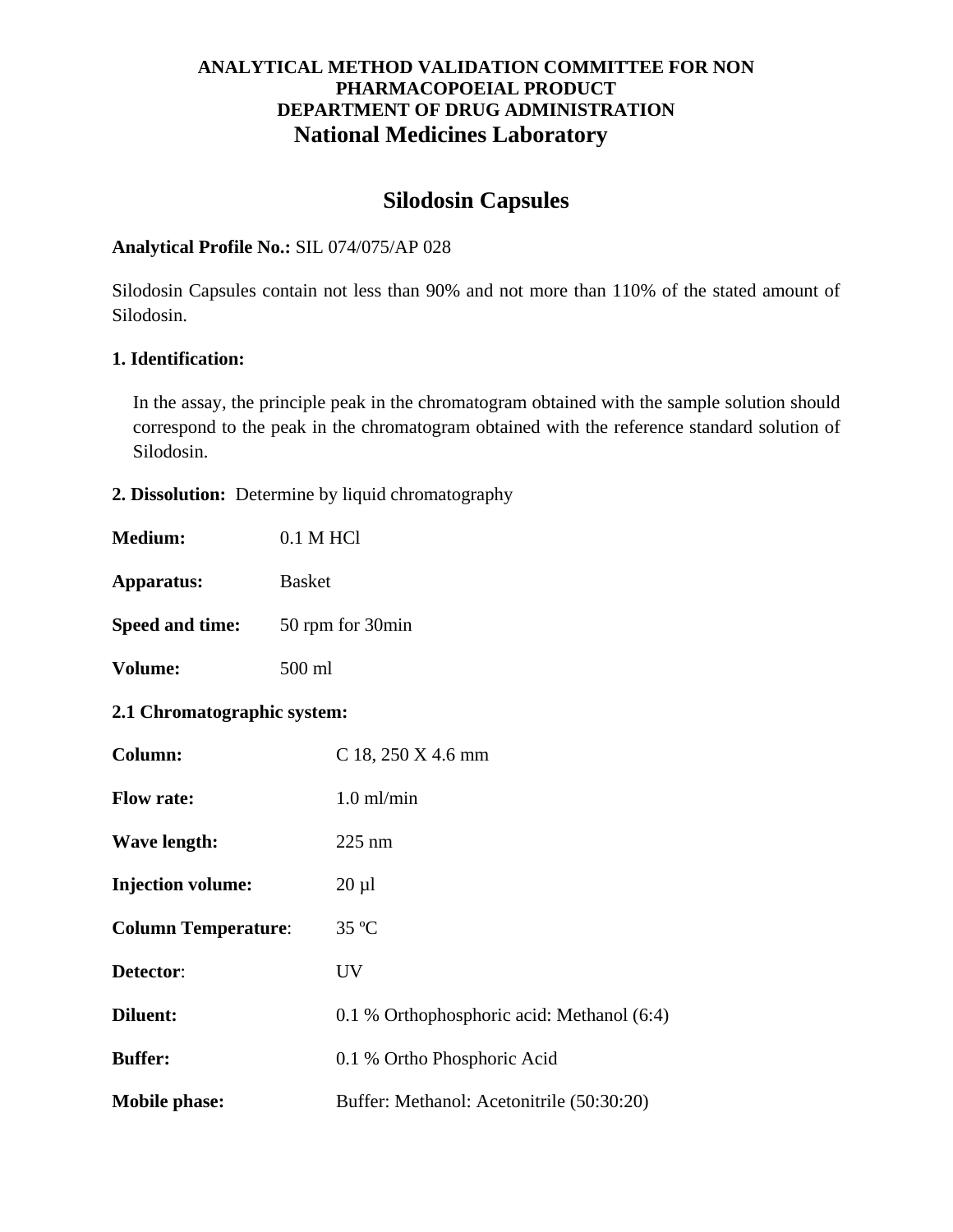Mix buffer and Acetonitrile and Methanol, cool to room temperature, adjust the pH of the solution to 3.5 with potassium hydroxide solution or dilute orthophosphoric acid and filter the solution through 0.45 micron Nylon membrane filter paper using vacuum pump.

#### **2.2 Test Solution:**

Filter the resulting solution if necessary.

## **2.3 Reference Solution:**

Weigh accurately about 16 mg of working standard of Silodosin and transfer into 200 ml volumetric flask. Add about 100 ml of diluents and dissolve by sonicating for about 10 minutes and make up the volume to 200 ml with diluent. Dilute 2 ml of the resulting solution to 20 ml with diluents.

## **2.5 Procedure:**

Inject 20 µl of standard preparation five/six times. The test is not valid unless the column efficiency is not less than 2000 theoretical plates. The tailing factor is not more than 2.0 and the relative standard deviation for replicate injections is not more than 2.0%.

Inject 20 µl of each of the sample solution separately. Measure the absorbance at 272.0 nm using dissolution medium as blank.

Calculate the percentage release of Silodosin.

# **2.8 Limit:**

Not less than 75 % of the stated amount

**3. Assay:** Determine by Liquid Chromatography

# **3.1 Test Solution:**

Take 20 capsules, determine the average fill weight. Weigh accurately the powder equivalent to 5 mg of Silodosin and transfer into 50 ml volumetric flask. Add about 35 ml of diluents, dissolve by sonicating for about 15 minutes and make up the volume to 50 ml with same diluents. Dilute 2 ml of the resulting solution to 20 ml with diluents. Filter through 0.22 micron nylon membrane filter paper.

#### **3.2 Standard solution:**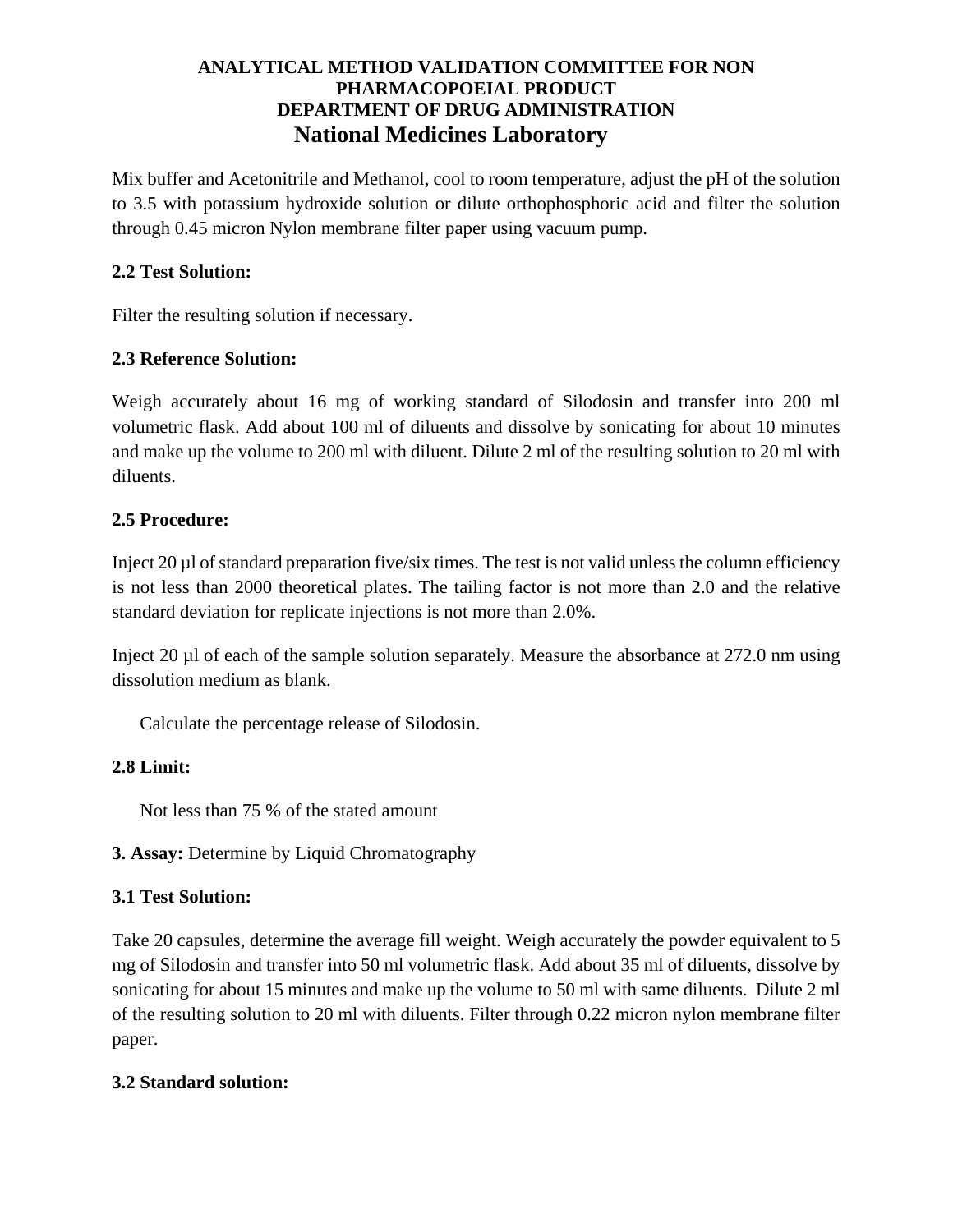Weigh accurately about 25 mg of working standard of Silodosin and transfer into 100 ml volumetric flask. Add about 70 ml of diluents, dissolve by sonicating for about 15 minutes and make up the volume to 100 ml with same diluents. Dilute 2 ml of the resulting solution to 50 ml with diluents. Filter through 0.22 micron nylon membrane filter paper.

#### **3.3 Chromatographic system:**

| Column:                    | 250 X 4.6 mm (C 18)                       |
|----------------------------|-------------------------------------------|
| <b>Flow rate:</b>          | $1.0$ ml/min                              |
| Wave length:               | $225 \text{ nm}$                          |
| Detector:                  | UV                                        |
| <b>Injection volume:</b>   | $20 \mu l$                                |
| <b>Column Temperature:</b> | $35^{\circ}$ C                            |
| <b>Buffer:</b>             | 0.1 % Ortho Phosphoric Acid               |
| <b>Mobile phase:</b>       | Buffer: Methanol: Acetonitrile (50:30:20) |

Mix buffer and Acetonitrile and Methanol, cool to room temperature, adjust the pH of the solution to 3.5 with potassium hydroxide solution or dilute orthophosphoric acid and filter the solution through 0.45 micron Nylon membrane filter paper using vacuum pump.

#### **3.4 Procedure:**

Inject 20 µl of standard preparation five/six times. The test is not valid unless the column efficiency is not less than 2000 theoretical plates. The tailing factor is not more than 2.0 and the relative standard deviation for replicate injections in not more than 2.0%.

After the completion of the system suitability test parameter, inject 20 µl of each of the sample solution and chromatograph as per above mentioned chromatographic condition.

Calculate the content of Silodosin per capsule.

#### **4. Uniformity of content**

**4.1** Perform the test as in Assay except for standard solution.